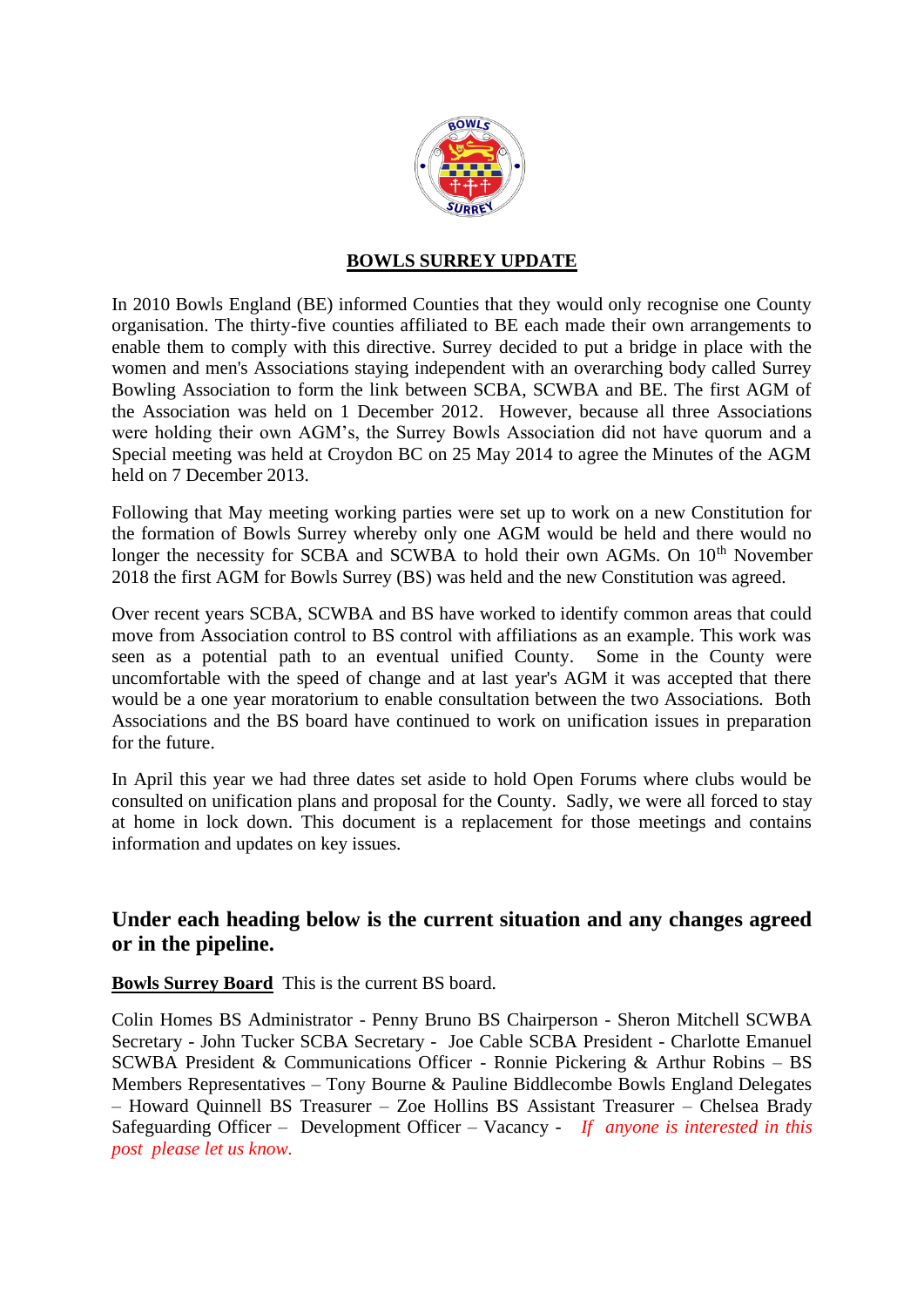## **County Database**

The database is made up of three elements, Affiliation, Match and Competition systems.

There has been some interest shown by other counties in our system and they will have the option to purchase all or single elements of our database.

## **Affiliation System**

This part of the system is now an accepted way for clubs to affiliate. The online forms have been modified to improve and make it easier for club officers, it saves time and the records are up-to-date.

## **Match System**

SCBA have been using this system for two years. This has become a very popular way to manage entering, amending and tracking match applications. It is envisaged that the Women will use the system, as they had planned to undertake a trial alongside their paper system this season 2020.

## **Competition System**

It is our intention to introduce an online Competition system for the 2021 season. This will enable players to enter their results online, and to see who their next opponents are, with contact numbers. Please note, if you do not wish to use the online facility, you will still be able to ring your normal contacts in the usual way.

We are introducing a more flexible approach, to enable us to balance the number of rounds in each Division / Area.

## **Areas and Zones**

Anyone not familiar with the County setup should know that the Women play their matches in four Zones, whereas the Men play theirs in four Areas with each Area having two sub divisions, required to accommodate larger numbers of men entering County competitions. The Areas and Zones don't align on the map.

Over the years the numbers entering Mens' competitions in each Area became unbalanced and a team was setup to look at the problem. They recommended changes that are awaiting Council approval. The Women also have similar problems and their Executive are aware of these proposals. SCWBA are looking at what the changes would involve, and how it would affect their own competition entries.

The recommendation is that Clubs will in the future be in Areas & Divisions.

To achieve the above, means that some clubs will have to be moved from one Area to another or from on Division to another.